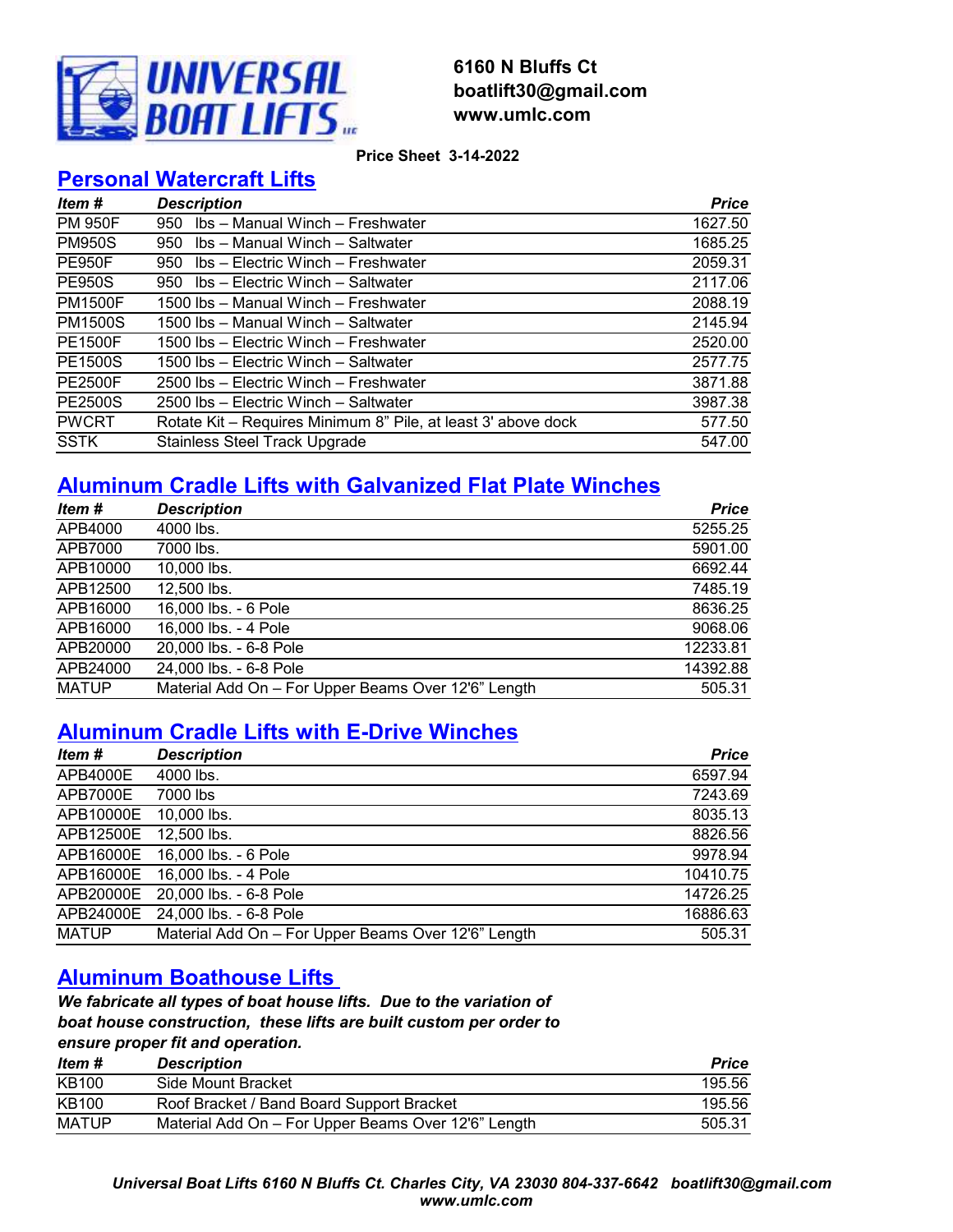### **Remote Controls**

| Item#             | <b>Description</b>                          | <b>Price</b> |
|-------------------|---------------------------------------------|--------------|
| <b>RCPWC</b>      | Remote Control for single motor PWC lifts   | 484.31       |
| RC <sub>2</sub>   | <b>Two Motor Remote Control</b>             | 553.88       |
| RC <sub>2</sub> L | Two Motor Remote Control with Limit Switch  | 939.75       |
| RC4               | <b>Four Motor Remote Control</b>            | 857.06       |
| RC4L              | Four Motor Remote Control with Limit Switch | 1161.56      |
| <b>RCTR</b>       | 3 Button Floating Transmitter               | 90.56        |
| <b>RCTRO</b>      | 2 Button Floating Transmitter-prior to 2007 | 90.56        |
| DCS40             | Lift Disconnect Switch 4 Pole 40 Amp        | 152.25       |

### **Dock ladders**

| Item #  | <b>Description</b>               | <b>Price</b> |
|---------|----------------------------------|--------------|
| $LL-5$  | 5 Step Lift Ladder               | 311.06       |
| $L - 6$ | 6 Step Lift Ladder               | 341.25       |
| FPLL-5  | 5 Step Finger Pier Lift Ladder   | 326.81       |
| FPLL-6  | 6 Step Finger Pier Lift Ladder   | 341.25       |
| FDLL-4  | 4 Step Floating Dock Lift Ladder | 311.06       |
| FDLL-5  | 5 Step Floating Dock Lift Ladder | 332.06       |

### **Canopies**

| <b>Description</b>                                  | <b>Price</b> |
|-----------------------------------------------------|--------------|
| 22' x 120" Heavy Duty 18 oz. Vinyl                  | 2879.63      |
| 24' x 120" Heavy Duty 18 oz. Vinyl                  | 3354.75      |
| 26' x 120" Heavy Duty 18 oz. Vinyl                  | 3815.44      |
| 28' x 120" Heavy Duty 18 oz. Vinyl                  | 4276.13      |
| Add \$800.00 for Rec Water Fabric                   |              |
| Other lengths are available                         |              |
| Mounting brackets for piling,                       | <b>Price</b> |
| includes 3' extension sleeves & hardware (set of 4) | 360.94       |
|                                                     |              |

### **Kayak Rack**

| Item #          | <b>Description</b>  | Price  |
|-----------------|---------------------|--------|
| KR <sub>1</sub> | Kavak Rack Set of 2 | 505.31 |

# **Components and Parts**

### **Bunker Boards and Mounting Brackets**

**Bunker Boards are priced as a set of two with vinyl pads. Mounting brackets sold separately.**

| modificing praenets sold separately. |                                                         |              |
|--------------------------------------|---------------------------------------------------------|--------------|
| Item #                               | <b>Description</b>                                      | <b>Price</b> |
| 8EB12                                | 19° Extruded Bunk x 12'                                 | 670.69       |
| 8UB12                                | 3 x 8" Universal Bunks x 12"                            | 720.56       |
| 8UB14                                | 3 x 8" Universal Bunks x 14"                            | 836.06       |
| 8UB16                                | 3 x 8" Universal Bunks x 16"                            | 950.25       |
| 10UB12                               | 3 x 10" Universal Bunks x 12"                           | 1036.88      |
| 10UB14                               | 3 x 10" Universal Bunks x 14"                           | 1202.25      |
| 10UB16                               | 3 x 10" Universal Bunks x 16"                           | 1367.63      |
| WB1                                  | Aluminum Flat Boards 2 x 9 x 14' with mounting hardware | 648.38       |
| VP4                                  | 4"vinyl pad ------ per foot                             | 6.56         |
| VP <sub>5</sub>                      | 5"vinyl pad ------ per foot                             | 7.88         |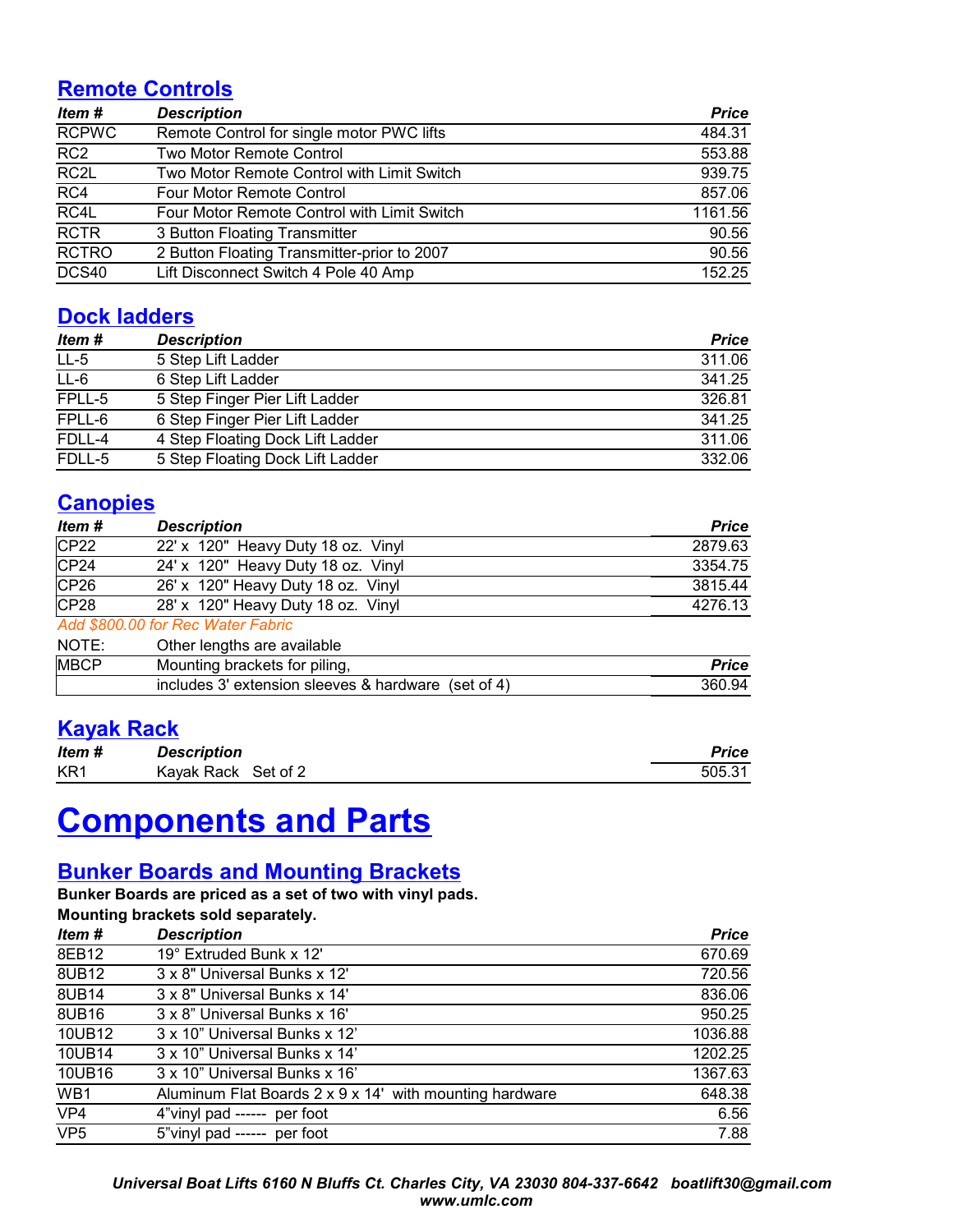|                   |                                                                      | Price  |
|-------------------|----------------------------------------------------------------------|--------|
| FB                | Flat Bunk 3.6 x 1.5 with padper foot                                 | 15.75  |
| <b>BMB5/6/8</b>   | Mounting brackets for 5",6",8" inch cradle beams – includes hardware | 73.50  |
| BMB <sub>10</sub> | Mounting brackets for 10 inch cradle beams – includes hardware       | 87.94  |
| BR4               | 4" Bunk board riser – set of 4                                       | 577.50 |

### **Cradle Beams and Parts**

**Cradle Beams are priced as a set of two, and may be purchased individually.**

| Item#           | <b>Description</b>                                              | <b>Price</b> |
|-----------------|-----------------------------------------------------------------|--------------|
| CB <sub>5</sub> | $5 \times 3.5 \times 19$ I Beam 4,000 lb. Capacity – set of two | 836.06       |
| CB <sub>6</sub> | $6 \times 4 \times .21$ I Beam 7,000 lb. Capacity – set of two  | 1106.44      |
| CB <sub>8</sub> | 8 x 5 x .23 I Beam 10,000 lb. Capacity – set of two             | 1382.06      |
| CB8HD           | 8 x 5 x .25 l Beam 12,500 lb. Capacity - set of two             | 1659.00      |
| <b>CB10</b>     | 10 x 6 x .25 I Beam 16,0000 lb. - Set of two                    | 2211.56      |
| CB10HD          | 10 x 6 x .29 I Beam 20,000 lb. Capacity – set of two            | 2625.00      |
| CB12HD          | 12 x 7 x .31 I Beam 24,000 lb. Capacity - set of two            | 3869.25      |
| 108             | 4" Blue sheave                                                  | 28.88        |
| GPB5            | Guide Post bracket with fasteners 5" beam                       | 36.75        |
| GPB6            | Guide Post bracket with fasteners 6" beam                       | 42.00        |
| GPB8            | Guide Post bracket with fasteners 8" beam                       | 48.56        |
| GPB10           | Guide Post bracket with fasteners 10" beam                      | 84.00        |
| <b>GPPVC</b>    | PVC Guide Post --- Per Foot                                     | 4.00         |
| <b>GPPVCC</b>   | PVC Guide Post Cap                                              | 3.94         |

### **Cables and parts**

| Item#       | <b>Description</b>                | <b>Price</b> |
|-------------|-----------------------------------|--------------|
| 101         | Stainless steel cable<br>1/4"     | 2.63         |
| 102         | 5/16" Stainless steel cable       | 3.94         |
| 103         | 3" Blue sheave                    | 22.31        |
| 106         | 10 lb. Split cable weight         | 73.50        |
| 105         | 3" roller for track lifts         | 30.19        |
| 108         | 4" Blue sheave                    | 30.19        |
| 107         | Cable keeper bolt 5/8 x 3"        | 14.44        |
| 109         | <b>SS Thimble</b>                 | 9.19         |
| 110         | Nicopress Copper Sleeve           | 10.50        |
| 111         | 1/4" Stainless Cable Clamp        | 9.19         |
| 112         | 5/16" Stainless Steel Cable Clamp | 10.50        |
| 113         | 1/2" Stainless Steel Shackle      | 18.38        |
| <b>CW12</b> | RH Cable Winder 12"               | 65.63        |
| <b>CW15</b> | RH Cable Winder 15"               | 73.50        |
| <b>CWSP</b> | Split RH Cable Winder 15"         | 87.94        |

### **Walkboards**

| Item #          | <b>Description</b>                                     | <b>Price</b> |
|-----------------|--------------------------------------------------------|--------------|
| WB <sub>1</sub> | Aluminum Flat board 2 x 9 x 14' with mounting hardware | 324.19       |
| WB <sub>2</sub> | 3-1/2 x 16" Walk Board 12' with mounting hardware      | 683.81       |
| WB <sub>3</sub> | 3-1/2 x 16" Walk Board 16' with mounting hardware      | 908.25       |
| WB4             | 3-1/2 x 16" Walk Board 20' with mounting hardware      | 1153.69      |